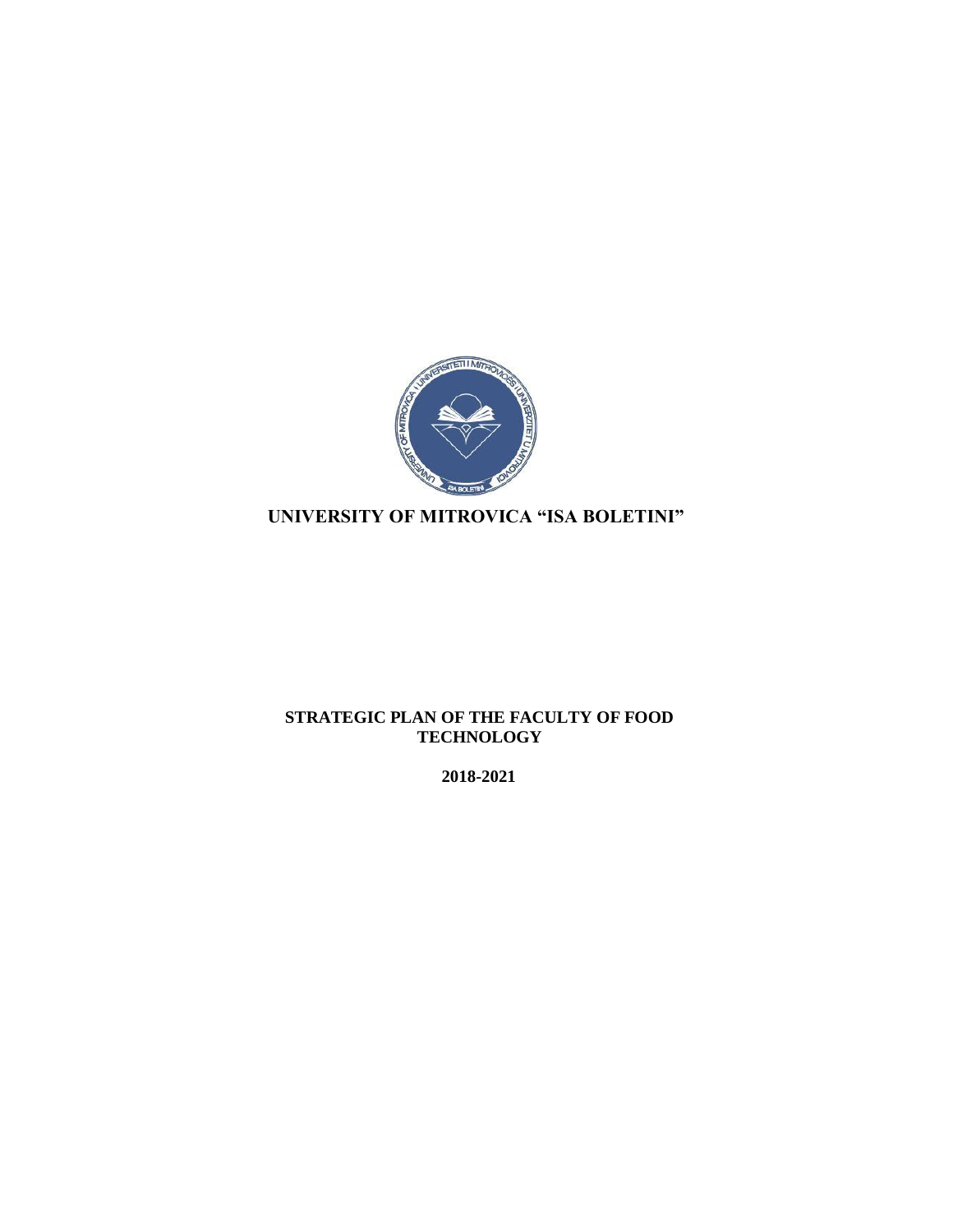| The process of drafting document SPFFT 2018-2021 | 6  |
|--------------------------------------------------|----|
| Introduction                                     | 7  |
| Activity                                         | 7  |
| Mission and vision of the faculty                | 8  |
| Mission                                          | 8  |
| Vision                                           | 9  |
| Strategic fields and strategic initiatives       | 10 |
| Teaching, research and service                   | 11 |
| Learning resources and supporting students       | 11 |
| Accreditation and quality control                | 12 |
| Human resource development                       | 12 |
| Globalization/Internationalization               | 12 |
| Monitoring, evaluation and dhe reporting         | 13 |
| Conclusion                                       | 14 |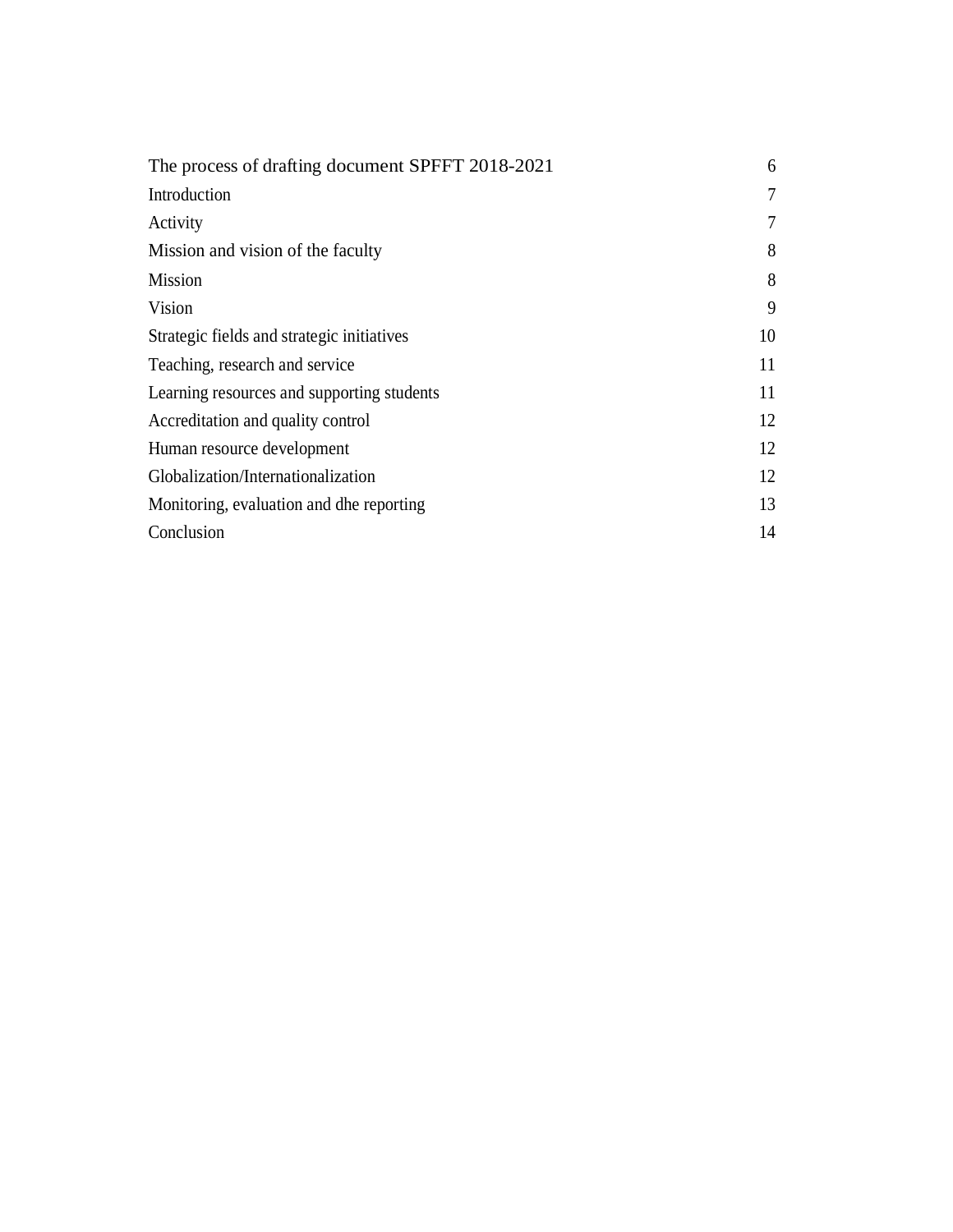### **ACRONYMS**

| GC            | Governing Council                                           |
|---------------|-------------------------------------------------------------|
| AU            | Academic Units                                              |
| PC            | <b>Professional Commission</b>                              |
| <b>MEST</b>   | Ministry of Education Science and Technology                |
| <b>SPUMIB</b> | Strategic Plan of the University of Mitrovica Isa Boletini" |
| AS            | Academic Staff                                              |
| <b>IS</b>     | Information system                                          |
| IT            | <b>Information Technology</b>                               |
| <b>ICT</b>    | <b>Information and Communication Technology</b>             |
| <b>UMIB</b>   | University of Mitrovica "Isa Boletini"                      |
| <b>ICO</b>    | Information and Communication Office                        |
| QAO           | <b>Quality Assurance Office</b>                             |
| <b>SP</b>     | <b>Student Parlament</b>                                    |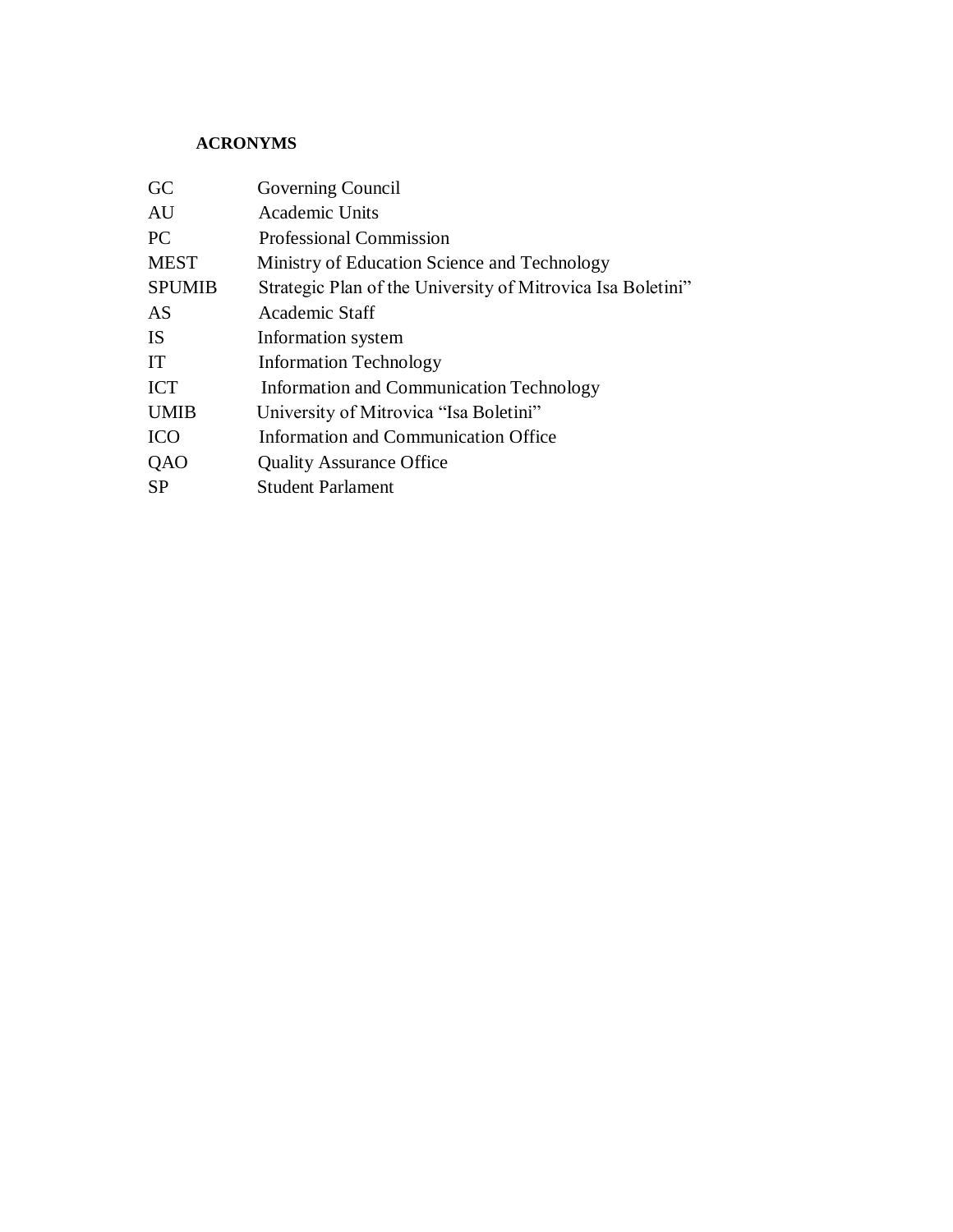# **DOCUMENTS CONSULTED:**

The SPFFT is compiled in accordance with the following documents, therefore the strategic objectives of FFT correspond to the objectives of these national strategies:

- The National Development Strategy (2016-2021) of the Government of Kosovo; Law on Higher Education of the Republic of Kosovo, 2010;
- Kosovo Education Strategic Plan 2017-2021;
- Temporary UMIB Statute;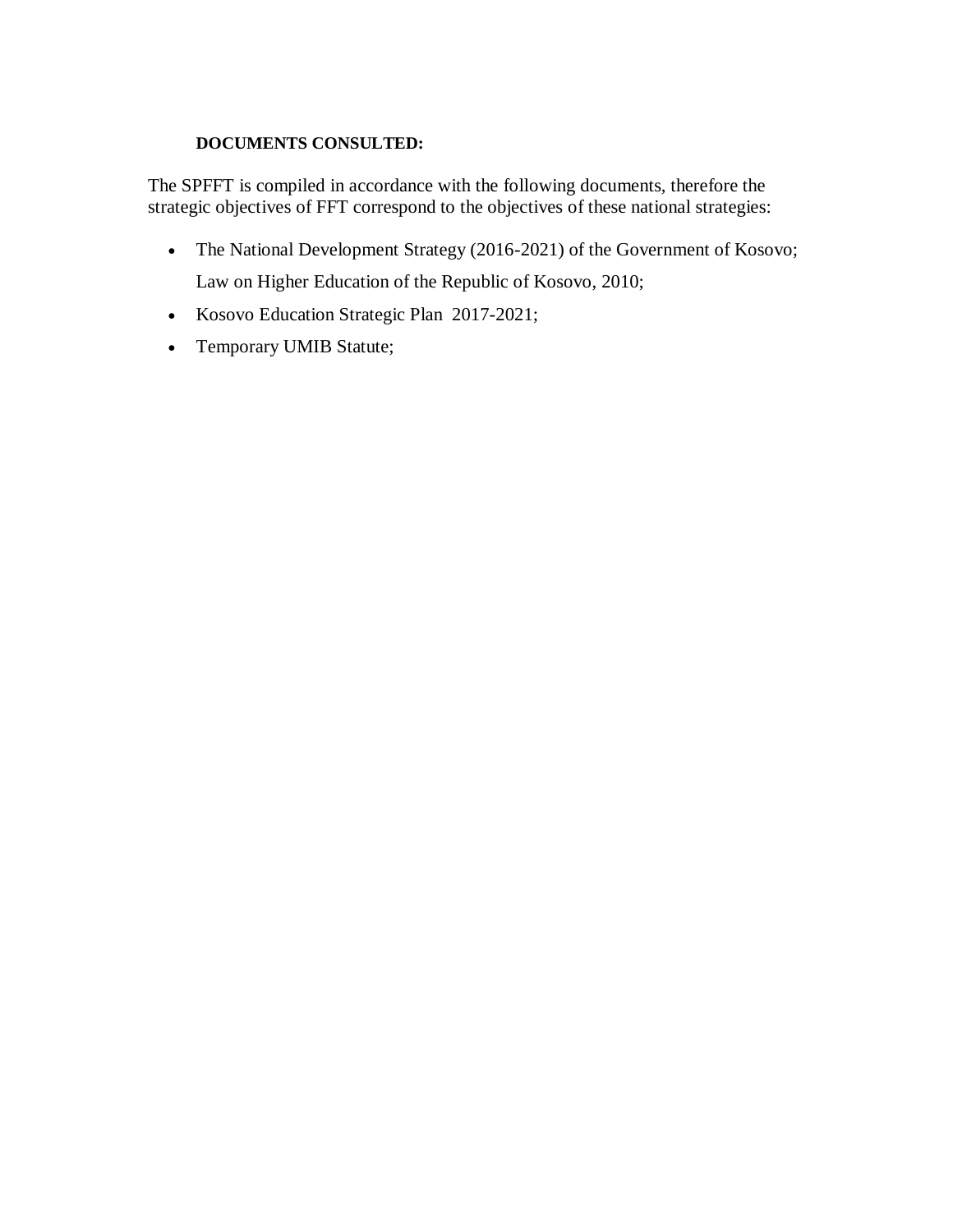#### **WORD FROM THE DEAN**

Dear,

On behalf of FFT management, academic staff, administration and students, I have the honor and the pleasure to present the document The Strategic Plan of the Faculty of Food Technology for the period 2018-2021, which will constitute the sustainable development platform of research and innovation in FFT.

Appreciating the approval of this strategy as an important step, we must be aware of the great work that awaits us for its implementation. Therefore, I invite you all to support this process and join in our efforts to realize our common goals in this area, which simultaneously reflects on the rapid and sustainable development of the economy and society in general.

This SPFFT will help to continue to improve the quality of teaching, learning and development of teaching programs in line with labor market needs.

Despite the difficulties and challenges that we may face in the future, this document will be a guide to the development of FFT. In order for this SPFFT to be implemented at all its points, we must all be a contributing donor to its implementation, so we all have to act with our own strength in terms of its implementation.

On this occasion, I would like to thank all those who contributed to their work on the drafting of the Strategic Plan of the Faculty of Food Technology for the period 2018-2021, and especially congratulate the Commission-Working Group and all the staff, who have contributed with their valuable comments and suggestions in compiling this highly valuable document.

With respect, Prof. Assoc. Dr. Milaim Sadiku, Dean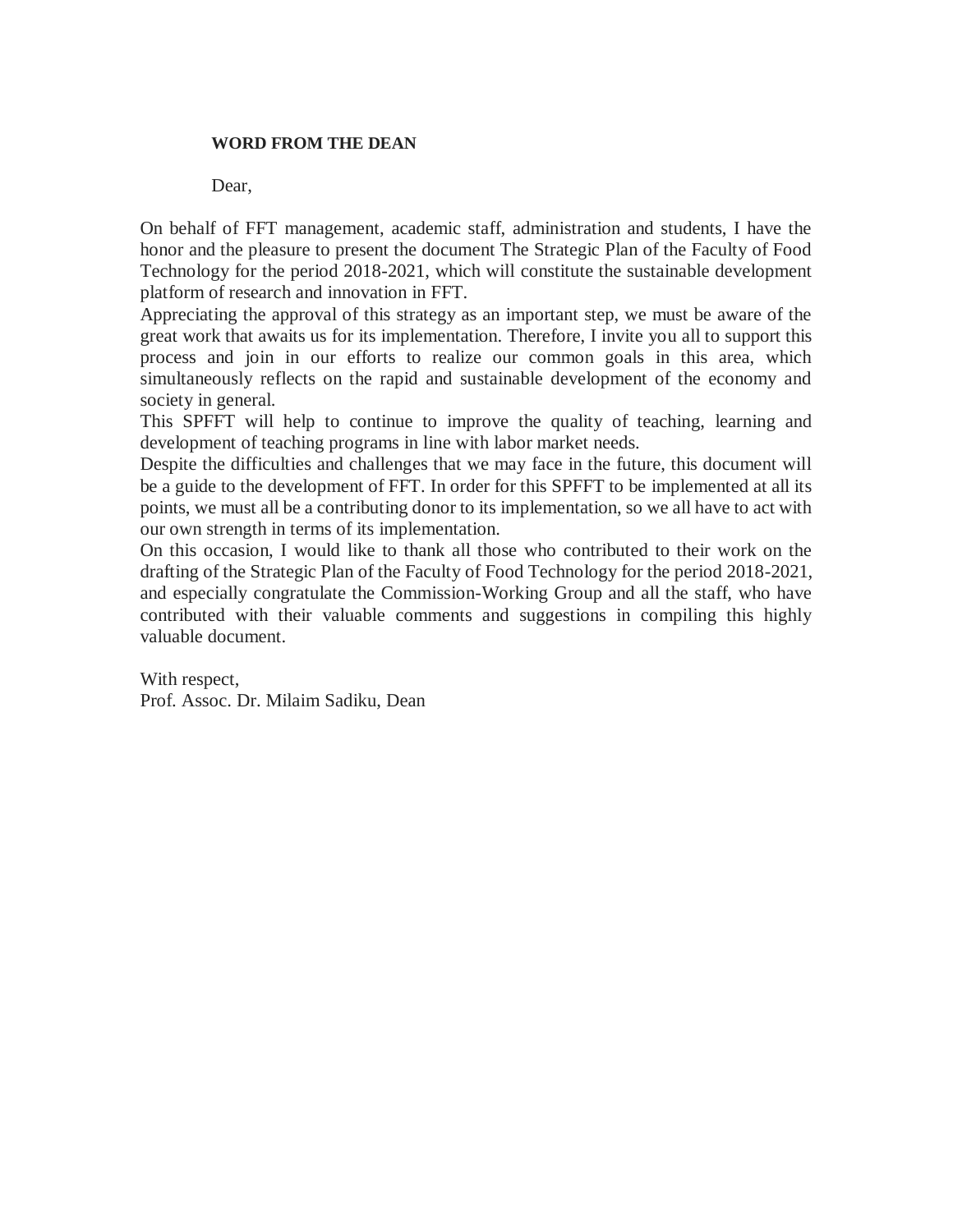#### **THE PROCESS OF DRAFTING DOCUMENT SPFFT 2018-2021**

The Faculty Council has appointed a professional committee composed of 4 members:

- 1. Prof. Assoc. Dr. Mehush Aliu, Chairman
- 2. Prof. Asoc. Dr. Milaim Sadiku, Member
- 3. Prof. Asoc. Dr. Mensur Kelmendi, Member
- 4. Prof. Dr. Blerim Baruti, Member

As a working group we have first completed the portfolio of all relevant documentation for the drafting of document SPFFT focusing on the strategic documents of MEST for Higher Education, UMIB strategic sectoral documents (for research, quality assurance), documents of international higher education, etc.

The Faculty of Food Technology has developed and approved this Strategic Plan after an examination and analysis of contemporary trends, self-evaluation and discussions during this period of time. This document represents our goal of advancing the Faculty of Food Technology both in substance and reputation.

The FFT strategic plan is in line with the UMIB strategic plan.

The Professional Committee has held 3 working and consultative meetings in which it defined the priority pillars and worked a initial draft document. The Professional Committee acknowledges the fact that this strategy is directly related to the priorities of UMIB and SPUMIB for Sustainable Development 2018-2021, so the FFT Council thanks all those who contributed in any way to the drafting document of SPFFT for the period 2018-2021.

This strategic plan includes qualitative objectives in the following areas:

Educational work,

Scientific and research work;

Professional work;

Faculty as a whole.

Prof. Assoc. Dr. Mehush Aliu, Chairperson of the Professional Committee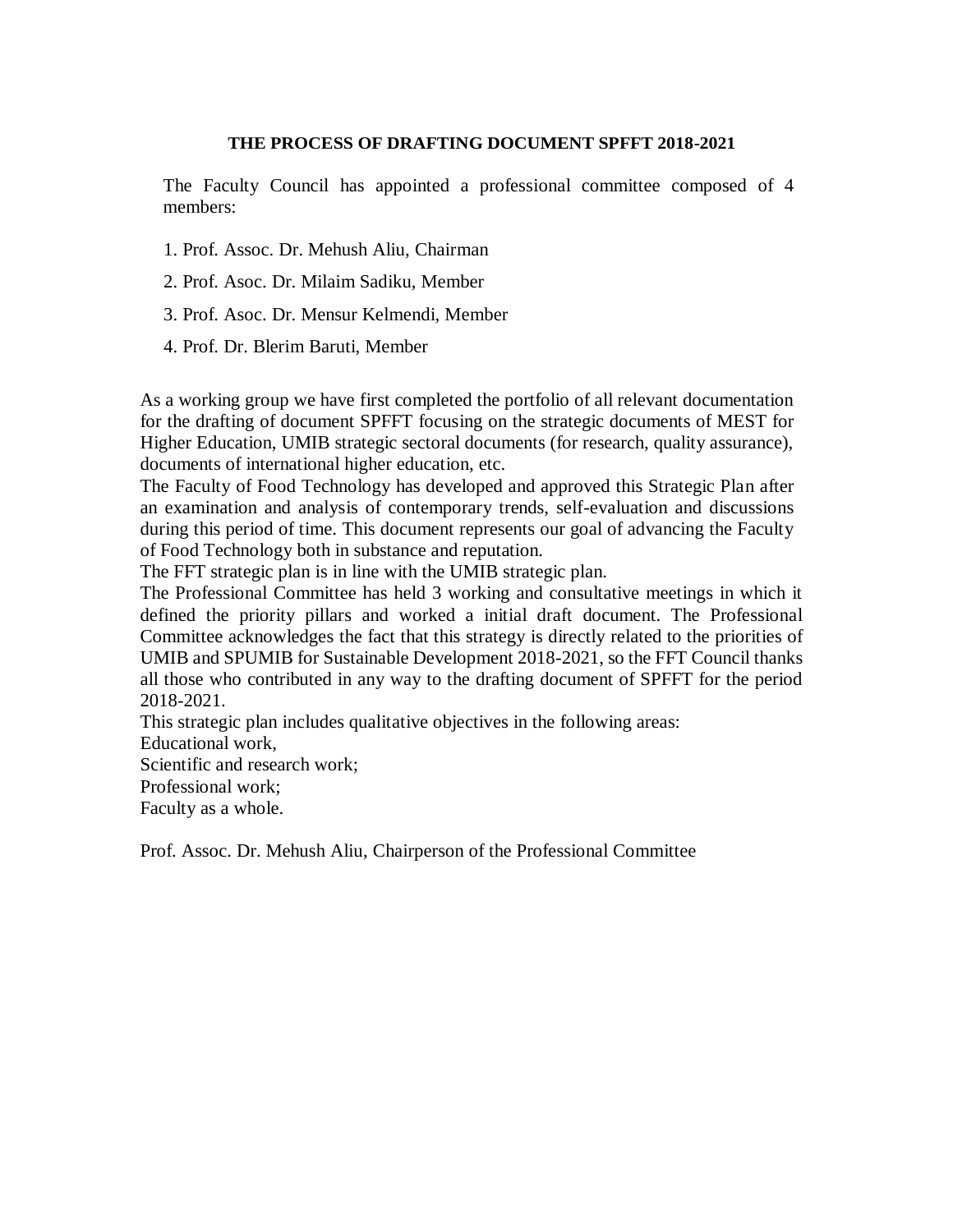### **INTRODUCTION**

#### **PROFILE OF FFT**

The development of the Faculty of Food Technology is related to the opening of the Technical High School in 1961 in Mitrovica. In this school were trained Engineers for Mining, Metallurgy and Technology. Studies have lasted two years. In 1970, within the Technical Faculty of Prishtina opened branches of Technology, Mining and Metallurgy, initially in Mitrovica, the academic year 1970/71, to continue in Prishtina until the establishment of the Faculty of Mining and Metallurgy in Mitrovica. With the decision of the Assembly of the Socialist Autonomous Province of Kosovo, on 22 July 1974 the Faculty of Mining and Metallurgy in Mitrovica is established, within which is the direction of Technology.

From the academic year 2008/2009, apart from Bachelor studies, Master studies are organized according to Bolonjna. In 2011, with the decision of the Steering Council of the University of Prishtina, the name of the Faculty changed from the Faculty of Mining and Metallurgy to the Faculty of Geosciences and Technology

Public University of Mitrovica was established with the decision of the Government of the Republic of Kosovo no. 01/118 dt. 06.03.2013, and with the Ratification of the Decision by the Parliament of the Republic of Kosovo on 31.05.2013. On the basis of this decision, the Faculty of Food Technology was established. The Faculty of Food Technology was established on 06.03.2013.

#### **ACTIVITY**

Within the FFT's activities, independently and/or in cooperation with its partners, students can attend first-cycle bachelor studies, second cycle degree studies and are in the process of opening up studies of the third cycle-doctorate, also based on the Statute can be offered training programs and vocational training. The FFT independently or in cooperation with other educational research institutions carries out basic and applied research, as well as research that are in the function of developing of educational activities.

At FFT, studies are organized and implemented according to the plan and programs supported by the Bologna Declaration.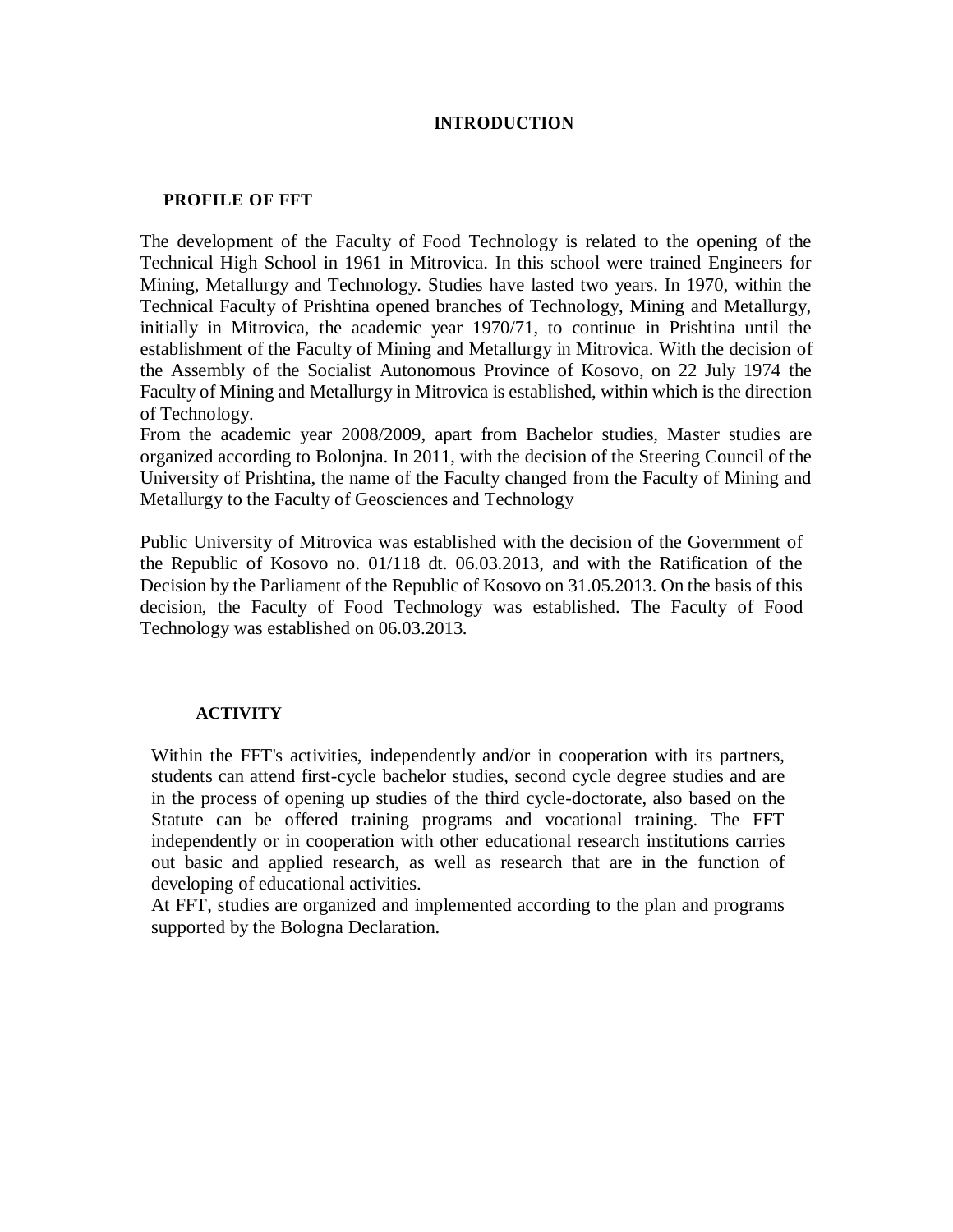### **MISSION AND VISION OF THE FACULTY**

FTU's mission and vision for the future is based on the mission and vision of the UMIB, as well as the needs of a free-market economy.

The Mission and Vision of FFT are based on these academic principles:

- Teachers have academic freedom in designing and conducting classes in accordance with relevant scientific and methodological knowledge, in accordance with the accepted study program and quality standards at the University;
- Excellence is achieved by spreading education, research and creation;
- All students, academic staff and researchers have equal opportunities to participate in education and research, in accordance with their personal competences and interests;
- Academic work is based on honesty, trust, fairness, and mutual respect.

# **MISSION**

The primary purpose of the FFT mission is to provide modern and dynamic study programs, scientific research, professional counseling and other areas of academic activity, fully tailored to world standards and the demands of society, where Kosovo citizens and those outside it will provide quality, research and innovation education by preparing competitive students in the labor market.

All this will be achieved through teaching and research and scientific work, with an academic staff specialized in relevant fields and with the most advanced technology for demonstrating practical work. The FTU mission is:

- To aim to create and support the highest standards in the field of teaching and learning, research,
- To utilize its resources in the most efficient way;
- Cooperate maximally and participate in all higher education activities at national, regional and international level;
- Adaptation to European standards;
- To create, transmit, develop, and protect knowledge through teaching, research and innovation activities and services in the fields of technical sciences.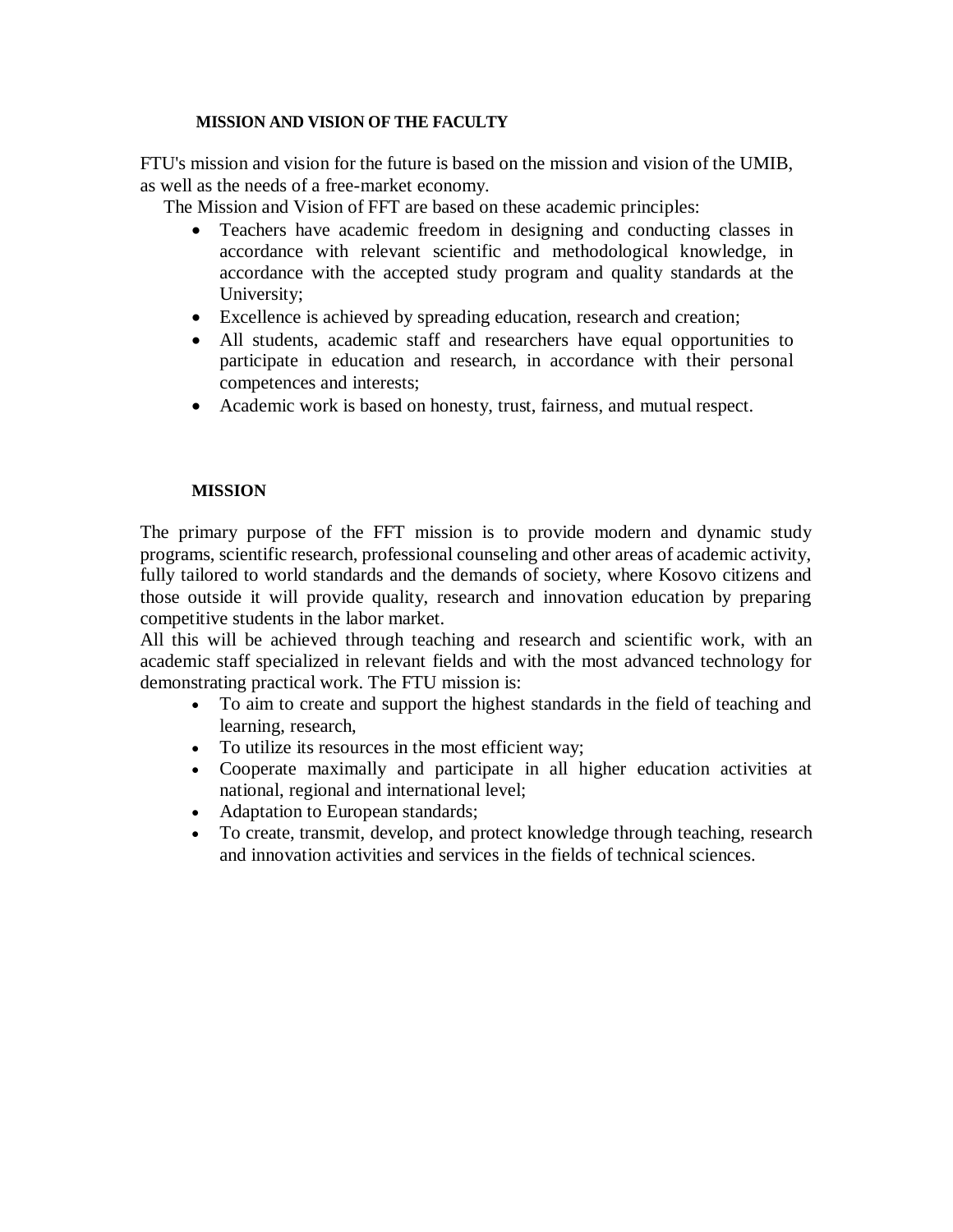### **VISION**

FFT aims to be focused on quality development, quality teaching and research, active participation of the debates in society and supportive of the overall economic and social development in the Republic of Kosovo.

Until 2021, FFT intends to become an open, attractive faculty for students not only in Kosovo and in the region, namely a renowned Faculty and regional, national and international importance.

Due to the results of scientific and educational work, FFT is recognized as an important faculty in the field of technical sciences through the education of engineers, and has an important place to contribute to building a brighter and more prosperous future citizens of Kosovo.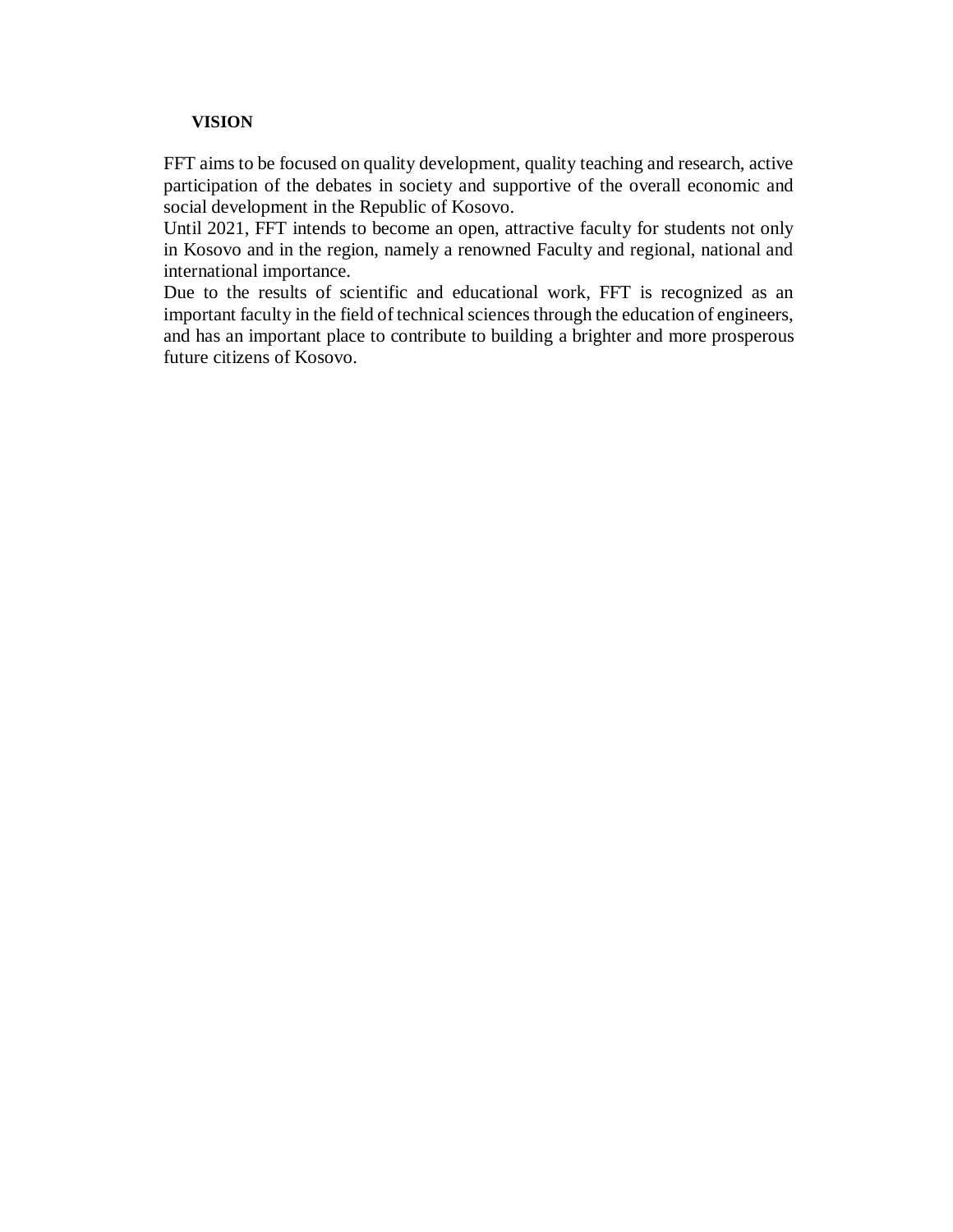#### **SUMMARY OF KEY STRATEGIES AND STRATEGIC INITIATIVES**

The Faculty in accordance with the mission and vision as well as the goals of the work is oriented and determined to continuously and systematically develop its strategy, monitor and improve the quality management system for the period 2018-2021.

By nature that characterizes FFT, he is "responsible" for the triangle of knowledge: -education

-research-innovation. It should also be borne in mind that promoting innovation is one of the EU's key strategic goals, because innovations are considered to be the main driver of a faculty's development.

# **General objectives and goals of FFT development**

- Education of students at the Faculty is based on the best experiences and traditions in the region, European universities, world and the implementation of all the principles of reform initiated by the Bologna Process of the European Higher Education Reform;
- Raise and improve the quality of the offered educational services to enhance the reputation of the Faculty in our students and in the public;
- Providing educational and scientific teaching services in accordance with the requirements, expectations and opportunities of our students and society as a whole;
- Ensuring a safe and sound environment for all employees;
- Continuous improvement of processes, systems and work skills;
- Encouraging Research Excellence;
- To work effectively with other institutions and organizations where such partnerships are beneficial to both parties, including new ways of cooperation and more effective use of public and private resources.
- Globalization and internationalization of academic programs.

For the purpose of fulfilling its mission, FTU continuously monitors, analyzes and improves its processes through:

- Analysis of reactions from other parties;
- Monitor the realization of the learning process;
- Analysis of the success of the study;
- Monitoring the implementation of the service process;
- Applying methods and techniques for quality improvement.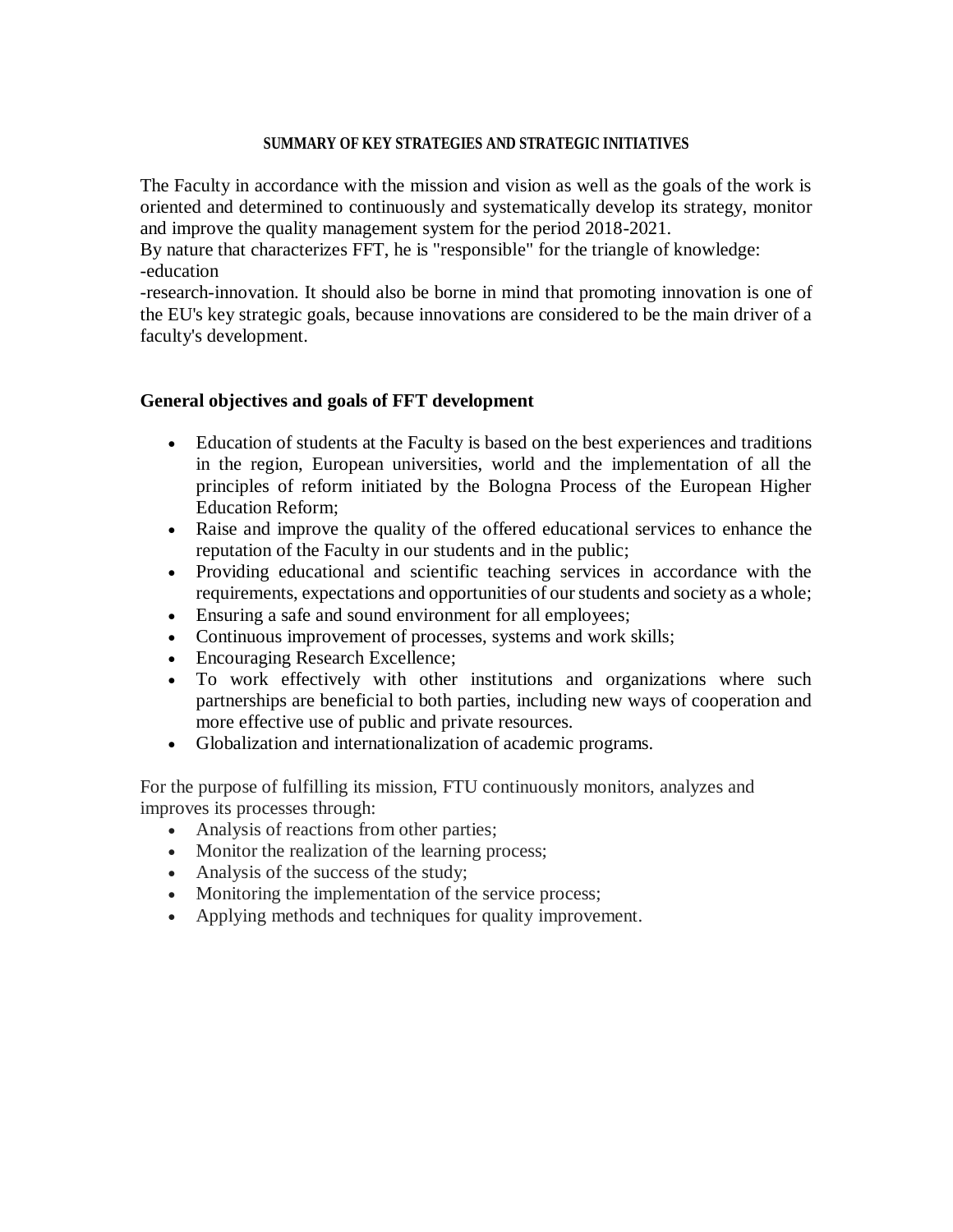# **STRATEGIC FIELDS AND STRATEGIC INITIATIVES**

# **Teaching, research and service**

FFT is committed to quality in teaching by focusing on the following points:

- Staff training in teaching methods in adapting the subject and student needs;
- Improving teaching by using new methodologies;
- Encourage scientific research for teachers and students, offering teaching practice in addition to theory;
- Creating a practice for Community Service by Academic Staff.

# **Teaching resources and student support**

The Faculty will provide sufficient adequate and contemporary learning resources, which will be available to students in all study programs.

- Provide services in facilitating the learning process and student fulfillment;
- Ensure continuous student-teacher communication for achieving the best learning outcomes;
- Organization of student thematic workshops for the purpose of linking the teaching, professional and scientific activities of the Faculty;
- Link between educational, scientific and research activities, as well as public activities;
- Provide conditions for students with special needs for easier access to campus and in obtaining services from FFT;
- Development of Alumni association of former FTU students, with the aim of promoting the reputation of the Faculty and University in our country and in the world.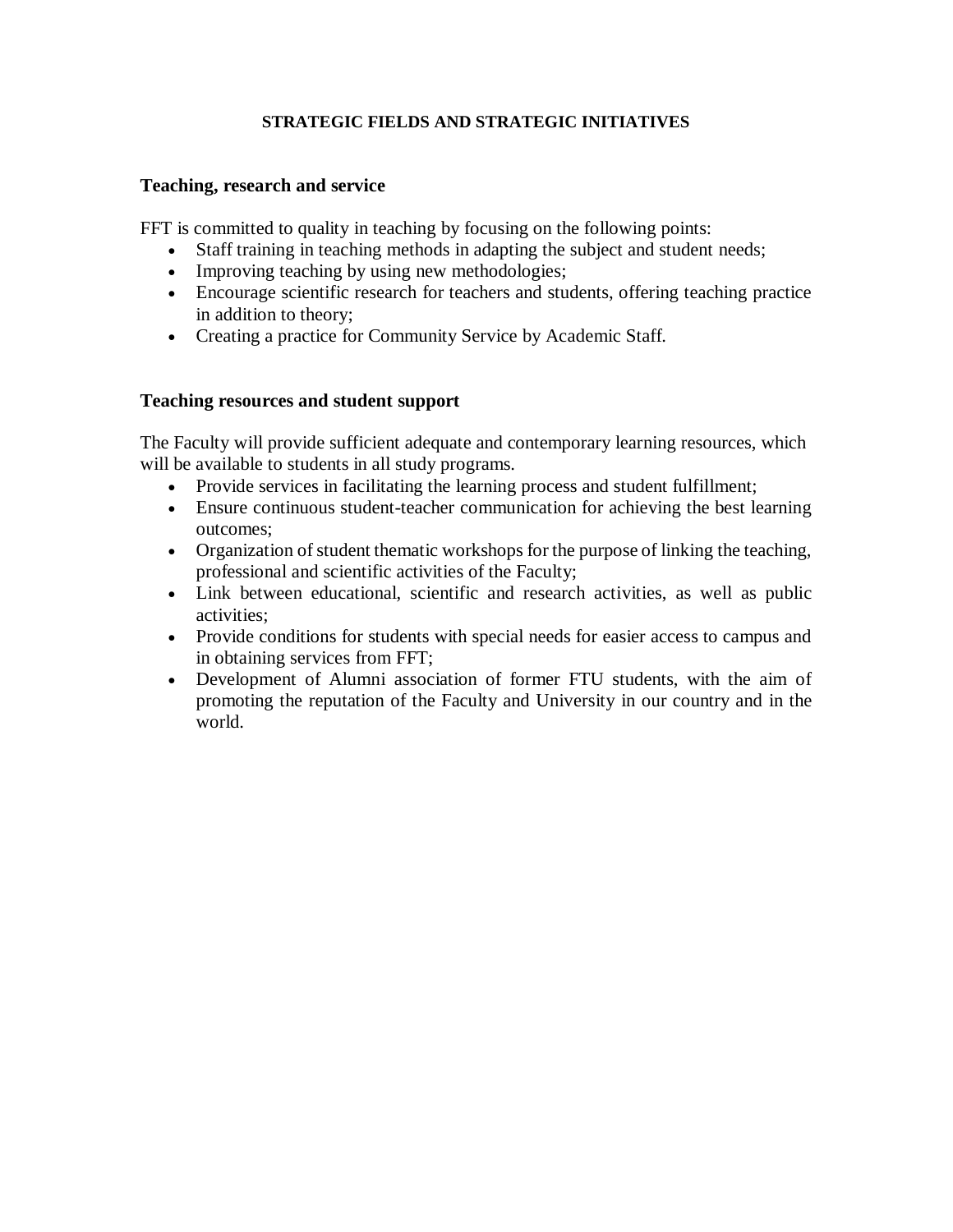# **Accreditation and quality control**

The quality of the programs will be ensured, as follows:

- Building an internal quality assurance system;
- Continuous analysis and supervision of the progress of study programs;
- Provide new programs depending on the needs of the labor market and better preparation of students for the labor market;
- Supervision and evaluation of academic staff;
- Improving teaching and learning to achieve better learning outcomes;
- Increasing the quality of academic staff, student progress, subject assessment and overall results;
- Developing and implementing a system for measuring student outcomes;
- Increase and improve the research results at FFT;
- Start work for the development of doctoral programs at FFT in accordance with the Bologna system;
- Institutionalization of student involvement in quality assurance.

# **Human resource development**

- Development of organizational chart of personnel organization and future staff structures;
- Increased training of administrative staff;
- Improving recruitment and employment practices.

# **Globalization/Internationalization**

FFT always encourages more intensive international cooperation in the field of teaching and research as a prerequisite for the involvement of the Faculty in European and educational scientific and research projects.

This will be accomplished as follows:

- Increasing global partnerships;
- Increase of staff and student mobility (internship, study, etc.);
- Increase in the number of scholarship applications (Office for International Cooperation);
- Increasing applications for joint projects for doctoral programs and receiving international funding;
- Electronic database for international donations and projects management;
- Organization of conferences and joint activities with relevant partners.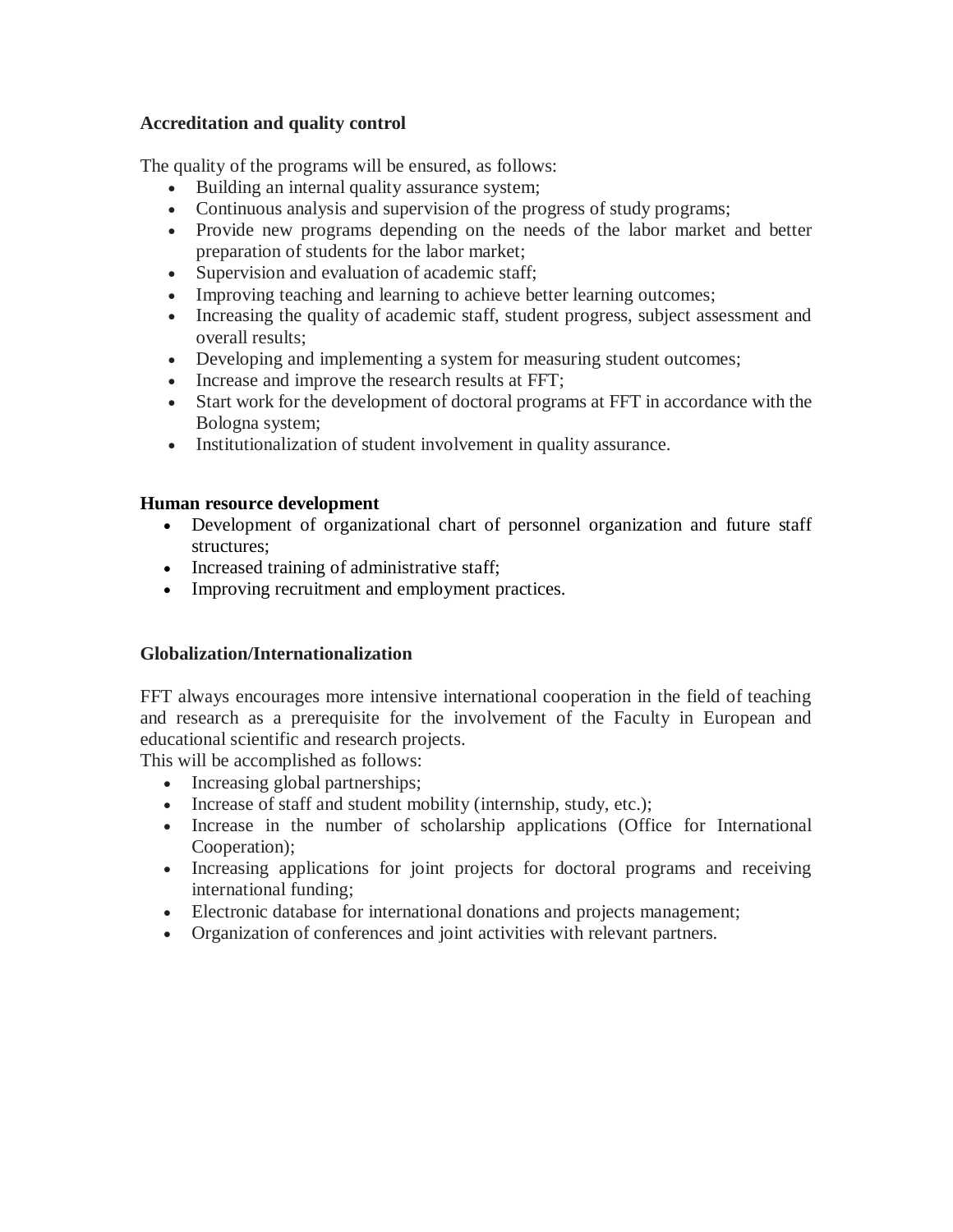#### **MONITORING, EVALUATION AND REPORTING**

Monitoring and evaluation are key factors in implementing a proper strategy and aim at measuring the progress achieved. The FFT will establish the Coordination and Monitoring Group for the Implementation of the Strategic Plan, which is chaired by a Coordinator appointed by the Faculty Council and composed of the Dean of the Faculty. The main tasks of this body are:

- Developing 6-month action plans in line with SPFFT,
- Progress analysis on SPFFT implementation, based on the information gathered,
- Drafting of the annual budget for the implementation of the SPFFT within the defined budget ceilings;
- Reviewing and approving of additional measures to ensure the implementation of the SPFFT;
- Drafting requests for support from donor programs in order to ensure the implementation of SPFFT.

The Faculty Council will be responsible for monitoring and evaluating the implementation of this strategy. Coordinator of the Strategic Plan Coordination and Monitoring Team will compile performance reports on SPFFT implementation and will report to the Faculty Council and this information will be reviewed by the Faculty Council. These indicators will enable monitoring of progress by noting the level of achievement of the objectives and the realization of the strategic activities of this strategy. Sustainable monitoring and evaluation of this strategy makes the Action Plan operational and provides its implementers with an overview that enables them to act in a timely manner and in accordance with the needs and challenges they face. At the end of the strategy implementation, a general assessment will be made to check to what extent this strategy has impacted on strengthening the Faculty, results, difficulties, impact, sustainability, lessons learned and recommendations serving future strategies. This SPFFT will help to further increase the quality of teaching, learning and development of curricula in line with labor market needs.